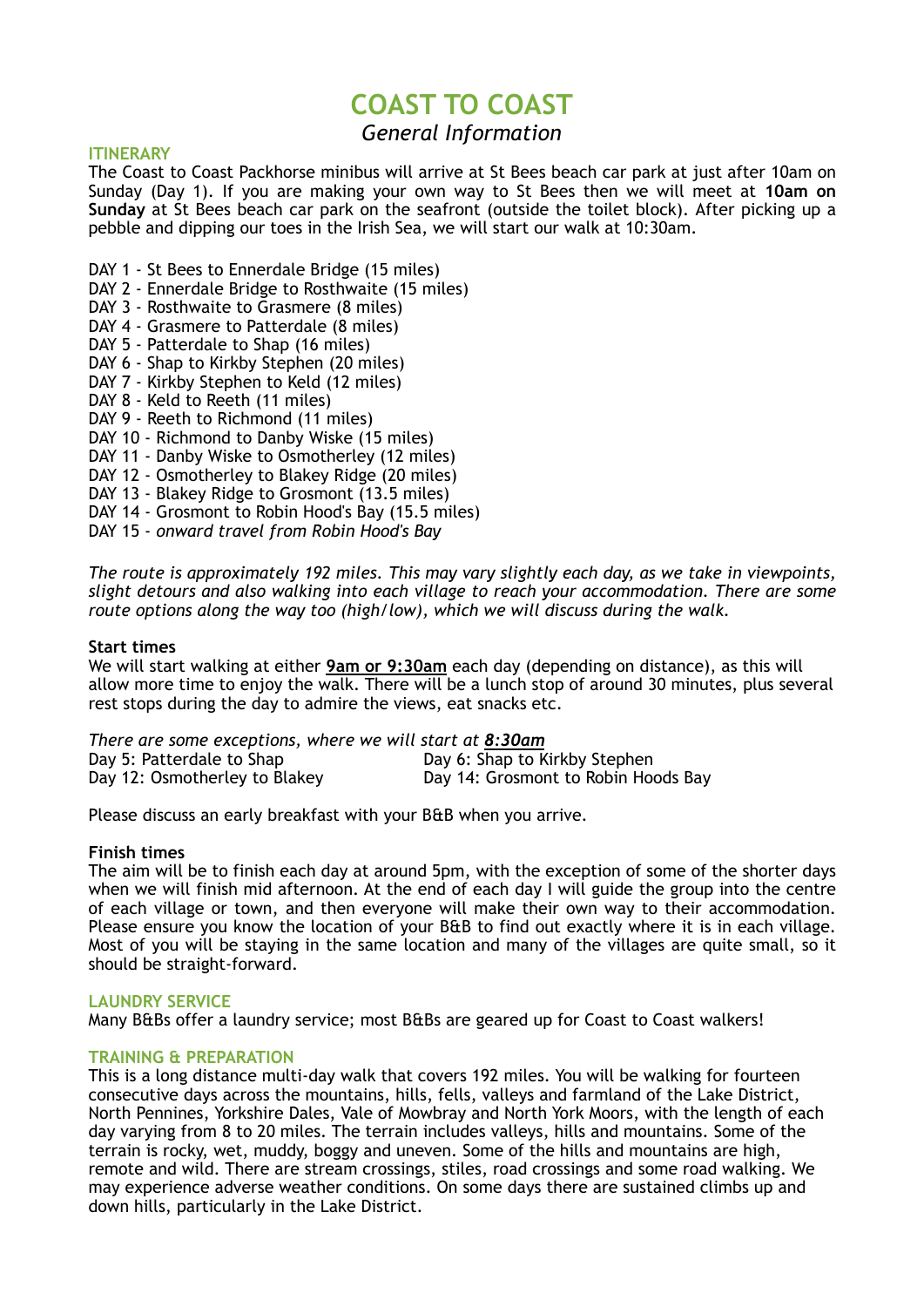This walk requires a good level of fitness and stamina. It is a strenuous walk.

To get the most from this walk, please train for several weeks prior to this walk, by walking as much as possible and increasing your activity levels. Please increase your exercise and activity levels for AT LEAST 3 months leading up to this walk. Walk as much as possible - to the shops, to work, at lunchtime, at weekends, and incorporate exercise as part of your daily lifestyle. Also include other types of exercise such as swimming, cycling, jogging and the gym. Build up slowly and steadily; if you are in any doubt then please seek specialist advice.

As part of your training please complete at least FOUR back-to-back full day weekend walks, with at least 12 miles on a Saturday and on Sunday.

### **BOOTS**

Please ensure your walking boots are well worn-in, comfortable and are waterproof & have good ankle support. Bring blister plasters with you, and buy good walking socks. Basically, your boots are the most important thing. If you get blisters then each step will be painful, and you'll take around 500,000 steps to walk the Coast to Coast!

## **PUBS / CAFES ALONG THE ROUTE EACH DAY**

Pubs or cafes along the route Days: 1, 2, 7, 10, 11, 12, 13, 14

NO facilities along the route Days: 3, 4, 5, 6, 8, 9

*There are also refreshments available in the odd rural village hall or church. Please provide a packed lunch each day. You will need at least 2 litres of water each day. There are occasionally cafes along the route, although these cannot be relied upon for food and/or drink.* 

#### **EVENING MEALS**

I have booked a table for us all at the following locations. All reservations are for 7:30pm

- Day 1 Shepherd's Arms, Ennerdale Bridge
- Day 2 Riverside Bar, Scafell Hotel, Rosthwaite *(don't take bookings)*
- Day 3 Grasmere (TBC)
- Day 4 White Lion, Patterdale
- Day 5 New Ing Lodge, Shap
- Day 6 Mango Tree Indian restaurant, Kirkby Stephen
- Day 7 Keld Lodge
- Day 8 Buck Hotel, Reeth
- Day 9 La Piazza Italian restaurant, Richmond
- Day 10 Northallerton (TBC)
- Day 11 Golden Lion, Osmotherley
- Day 12 Lion Inn, Blakey Ridge
- Day 13 Station Hotel, Grosmont
- Day 14 Robin Hood's Bay *(No booking made)*

#### **FACILITIES IN OVERNIGHT STOPS**

There are shops in most overnight villages, with the exception of Ennerdale Bridge, Rosthwaite, Keld (campsite shop),Danby Wiske and Blakey Ridge. There are pubs in ALL overnight stops.

There are well-stocked village shops at Grasmere, Patterdale, Shap, Kirkby Stephen, Reeth, Richmond, Osmotherley, Grosmont and Robin Hood's Bay.

Cashpoints are limited along the way, so please bring cash. Most pubs will accept cards. There are cashpoints at Grasmere, Shap, Kirkby Stephen and Richmond.